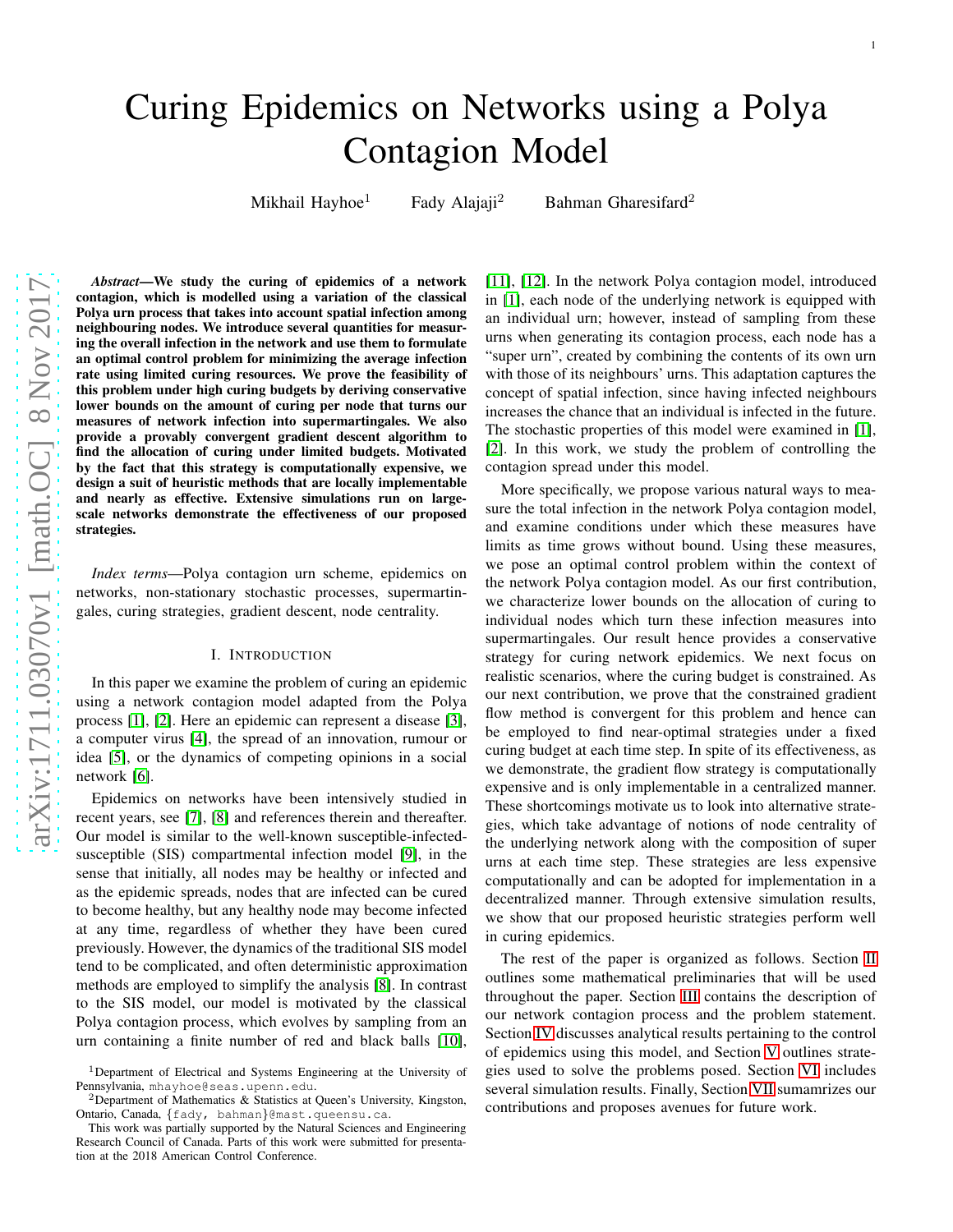# II. PRELIMINARIES

<span id="page-1-0"></span>For a sequence  $v_i = (v_{i,1}, \ldots, v_{i,n})$ , we use the notation  $v_{i,s}^t$ with  $1 \leq s < t \leq n$  to denote the vector  $(v_{i,s}, v_{i,s+1}, \ldots, v_{i,t}),$ with  $v_{i,0}^t = v_i^t$ . Our technical results rely on notions from stochastic processes, some of which we recall here. Throughout, we assume that the reader is familiar with basic notions of probability theory.

Let  $(\Omega, \mathcal{F}, P)$  be a probability space, and consider the stochastic process  $\{Z_n\}_{n=1}^{\infty}$ , where each  $Z_n$  is a random variable on  $\Omega$ . We often refer to the indices of the process as "time" indices. We recall that the process  $\{Z_n\}_{n=1}^{\infty}$  is *stationary* if for any  $n \in \mathbb{Z}_{\geq 1}$ , its *n*-fold joint probability distribution (i.e., the distribution of  $(Z_1, \ldots, Z_n)$ ) is invariant to time shifts. Further,  $\{Z_n\}_{n=1}^{\infty}$  is *exchangeable* if for any  $n \in \mathbb{Z}_{\geq 1}$ , its *n*-fold joint distribution is invariant to permutations of the indices  $1, \ldots, n$ . It directly follows from the definitions that an exchangeable process is stationary. Lastly, the process  $\{Z_n\}_{n=1}^{\infty}$  is called a *martingale* (resp. *supermartingale*, *submartingale*) with respect to the filtration  ${ {\mathcal{F}_n} \}_{n=1}^{\infty}$  if  $E[|Z_n|] < \infty$  and  $E[Z_{n+1}|\mathcal{F}_n] = Z_n$  almost surely (resp. less than or equal to, greater than or equal to), for all n. If the inequality is strict, we call the process a *strict supermartingale* or *strict submartingale*. Doob's martingale convergence theorem [\[13\]](#page-11-12) can then be used to show that  ${Z_n}_{n=1}^{\infty}$  will have a limit as n grows without bound. Precise definitions of all notions, including that of *ergodicity*, can be found in standard texts (e.g., [\[13\]](#page-11-12), [\[14\]](#page-11-13)).

We now recall the classical version of the Polya contagion process [\[10\]](#page-11-9), [\[12\]](#page-11-11). Consider an urn with  $R \in \mathbb{Z}_{>0}$  red balls and  $B \in \mathbb{Z}_{>0}$  black balls. We denote the total number of balls by T, i.e.,  $T = R + B$ . At each time step, a ball is drawn from the urn. The ball is then returned along with  $\Delta > 0$  balls of the same color. To describe this process, we use a replacement matrix  $M_R$ :

$$
M_R = \begin{bmatrix} \Delta & 0 \\ 0 & \Delta \end{bmatrix},
$$

where  $[M_r]_{1,1} = \Delta, [M_r]_{1,2} = 0$  means we add  $\Delta$  red balls and 0 black balls when a red ball is drawn, and similarly  $[M_r]_{2,1} = 0, [M_r]_{2,2} = \Delta$  means we add 0 red balls and  $\Delta$ black balls when a black ball is drawn. and We use an indicator  $Z_n$  to denote the color of ball in the *n*th draw (see Figure [1\)](#page-1-2):

$$
Z_n = \begin{cases} 1 & \text{if the } n \text{th draw is red} \\ 0 & \text{if the } n \text{th draw is black.} \end{cases}
$$



<span id="page-1-2"></span>Fig. 1. Illustration of the first draw for a classical Polya process. We drew a black ball and hence  $Z_1 = 0$ . Here  $R = 2$ ,  $B = 2$ , and  $\Delta = 2$ .

Let  $U_n$  denote the proportion of red balls in the urn after the nth draw. Then

$$
U_n := \frac{R + \Delta \sum_{t=1}^n Z_t}{T + n\Delta}
$$

$$
= \frac{\rho_c + \delta_c \sum_{t=1}^n Z_t}{1 + n\delta_c}
$$

where  $\rho_c = \frac{R}{T}$  is the initial proportion of red balls in the urn and  $\delta_c = \frac{\Delta}{T}$  is a correlation parameter. Since we draw balls from this urn at each time step, the conditional probability of drawing a red ball at time *n*, given  $Z^{n-1} = (Z_1, \ldots, Z_{n-1}),$ is given by

$$
P(Z_n = 1 | Z^{n-1}) = \frac{R + \Delta \sum_{t=1}^{n-1} Z_t}{T + (n-1)\Delta}
$$

$$
= U_{n-1}.
$$

It can be easily shown that  ${U_n}_{n=1}^{\infty}$  is a martingale [\[15\]](#page-11-14). The process  $\{Z_n\}_{n=1}^{\infty}$ , whose *n*-fold joint distribution can be determined in closed form in terms of the parameters  $\rho_c$  and  $\delta_c$ , is also exchangeable (hence stationary) and non-ergodic with both  $U_n$  and the process sample average  $\frac{1}{n} \sum_{i=1}^n Z_i$ converging almost surely as  $n \to \infty$  to a random variable governed by the Beta distribution with parameters  $\frac{\rho_c}{\delta_c}$  and  $\frac{1-\rho_c}{\delta_c}$  [\[15\]](#page-11-14), [\[16\]](#page-11-15). The classical Polya process has been applied in many different contexts, including the modelling of communication channels with memory [\[16\]](#page-11-15), image segmentation [\[17\]](#page-11-16), as well as in biology, statistics and other areas (see [\[18\]](#page-11-17)).

#### <span id="page-1-1"></span>III. MODEL DESCRIPTION AND PROBLEM STATEMENT

## *A. Network Polya Contagion Process*

In this section, we briefly recall the Polya network contagion process introduced in [\[1\]](#page-11-0), [\[2\]](#page-11-1). Consider an undirected graph  $\mathcal{G} = (V, \mathcal{E})$ , where  $V = \{1, \ldots, N\}$  is the set of  $N \in \mathbb{Z}_{\geq 1}$ nodes and  $\mathcal{E} \subset V \times V$  is the set of edges. We assume that  $\mathcal{G}$  is connected, i.e. there is a path between any two nodes in  $\mathcal{G}$ . We use  $\mathcal{N}_i$  to denote the set of nodes that are neighbors to node i, that is  $\mathcal{N}_i = \{v \in V : (i, v) \in \mathcal{E}\}$ , and  $\mathcal{N}'_i = \{i\} \cup \mathcal{N}_i$ . Each node  $i \in V$  is equipped with an urn, initially with  $R_i \in \mathbb{Z}_{\geq 0}$ red balls and  $B_i \in \mathbb{Z}_{\geq 0}$  black balls (we do not let  $R_i = 0$  or  $B_i = 0$  to avoid any degenerate cases). We let  $T_i = R_i + B_i$ be the total number of balls in the *i*th urn,  $i \in \{1, \ldots, N\}$ . We use  $Z_{i,n}$  as an indicator for the ball drawn for node i at time *n*:

$$
Z_{i,n} = \begin{cases} 1 & \text{if the } n\text{th draw for node } i \text{ is red} \\ 0 & \text{if the } n\text{th draw for node } i \text{ is black.} \end{cases}
$$

Thus we define the network contagion process as  $\{Z_n\}_{n=1}^{\infty}$ , where  $Z_n = (Z_{i,n}, \ldots, Z_{N,n})$ . However, instead of drawing solely from its own urn, each node has a "super urn" created by combining all the balls in its own urn with the balls in its neighbours' urns; see Figure [2.](#page-2-0) This allows the spatial relationships between nodes to influence their state. This means that  $Z_{i,n}$  is the indicator for a ball drawn from node i's super urn, and not its individual urn. Hence, the super urn of node  $i$ initially has  $\bar{R}_i = \sum_{j \in \mathcal{N}'_i} R_j$  red balls,  $\bar{B}_i = \sum_{j \in \mathcal{N}'_i} B_j$  black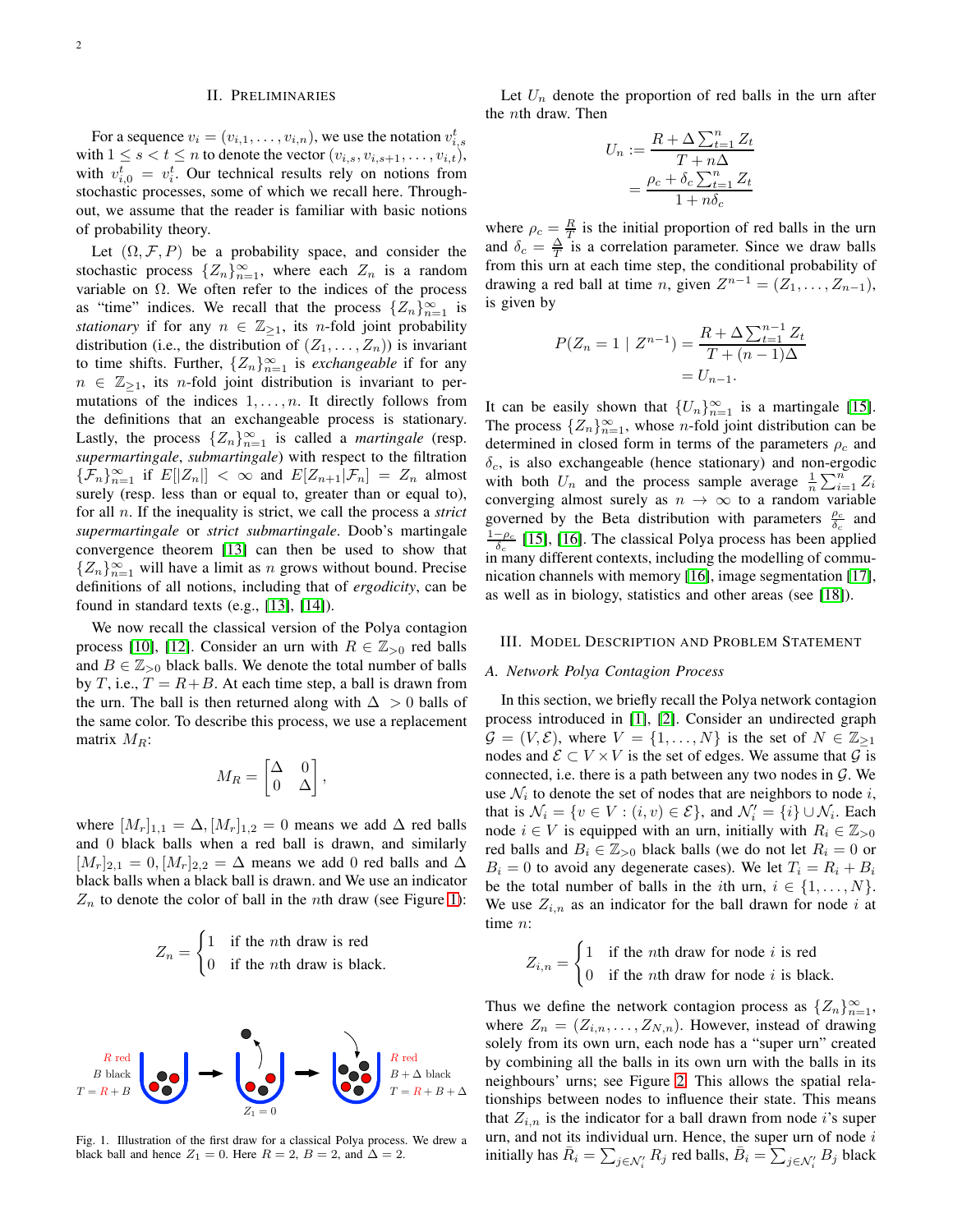balls, and  $\bar{T}_i = \sum_{j \in \mathcal{N}'_i} T_j$  balls in total, and the network-wide i initial proportion of red balls is  $\rho = \frac{\sum_{i=1}^{N} R_i}{\sum_{i=1}^{N} T_i}$ . where



<span id="page-2-0"></span>Fig. 2. Illustration of a super urn in a network.

We allow the number of added balls to vary based on the colour drawn, the time index, and the node for which it was drawn; hence, the replacement matrix for node  $i$  at time  $t$  is

$$
M_{R,i}(t) = \begin{bmatrix} \Delta_{r,i}(t) & 0\\ 0 & \Delta_{b,i}(t) \end{bmatrix}
$$

.

We assume that  $\Delta_{r,i}(t) \geq 0$  and  $\Delta_{b,i}(t) \geq 0$  for all  $t \in \mathbb{Z}_{\geq 1}$ , and that there exists  $i \in V$  and t such that  $\Delta_{r,i}(t) + \Delta_{b,i}(t) \neq$ 0; otherwise we are simply sampling with replacement. We assume throughout that  $\Delta_{r,i}(t) \geq 0, \Delta_{b,i}(t) \geq 0$ , for all  $t \in \mathbb{Z}_{\geq 1}$  and that there exists  $i \in V$  and t such that  $\Delta_{r,i}(t) + \Delta_{b,i}(t) \neq 0$ ; otherwise we are simply sampling with replacement. In the context of epidemics, the red and black balls in an urn, respectively, represent "infection" and "healthiness". We refer the interested reader to [\[2\]](#page-11-1) for a complete description of this relationship.

To express the proportion of red balls in the individual urns of the nodes, we define the random vector  $U_n$  =  $(U_{1,n},\ldots,U_{N,n})$ , where  $U_{i,n}$  is the proportion of red balls in node i's urn after the *n*th draw,  $i \in V$ . For node i,

$$
U_{i,n} = \frac{R_i + \sum_{t=1}^n \Delta_{r,i}(t)Z_{i,t}}{X_{i,n}},
$$

where

$$
X_{i,n} = T_i + \sum_{t=1}^{n} \Delta_{r,i}(t) Z_{i,t} + \Delta_{b,i}(t) (1 - Z_{i,t}) \tag{1}
$$

is the total number of balls in node  $i$ 's urn after the nth draw, and the numerator represents the total number of red balls in the same urn. We now define the random vector  $S_n = (S_{1,n}, \ldots, S_{N,n})$  as the proportion of red balls in the super urns of the nodes after the *n*th draw, so that  $S_{i,n}$  is the proportion of red balls in node i's super urn after  $n$  draws. Hence, for node  $i$ ,

$$
S_{i,n} = \frac{\bar{R}_i + \sum_{t=1}^n \bar{Z}_{r,i,t}}{\bar{X}_{i,n}} \\
= \frac{\sum_{j \in \mathcal{N}'_i} U_{j,n} X_{j,n}}{\bar{X}_{i,n}},
$$
\n(2)

$$
\bar{Z}_{r,i,n} = \sum_{j \in \mathcal{N}'_i} \Delta_{r,j}(n) Z_{j,n},
$$
\n
$$
\bar{X}_{i,n} = \bar{T}_i + \sum_{t=1}^n (\bar{Z}_{r,i,t} + \bar{Z}_{b,i,t}) = \sum_{j \in \mathcal{N}'_i} X_{j,n},
$$
\n
$$
\bar{Z}_{b,i,n} = \sum_{j \in \mathcal{N}'_i} \Delta_{b,j}(n) (1 - Z_{j,n}).
$$

Note that  $S_{i,0} = \bar{R}_i / \bar{T}_i$ . In fact,  $S_{i,n}$  is a function of the random draw variables of the network, and in particular of  $\{Z_j^n\}_{j \in \mathcal{N}'_i}$ , but for ease of notation, when the arguments are clear, we write  $S_{i,n}(Z_1^n, \dots, Z_N^n) = S_{i,n}$ . Then the conditional probability of drawing a red ball from the super urn of node  $i$  at time  $n$  given the complete network history, i.e. given all the past  $n - 1$  draw variables for each node in the network  $\{Z_j^{n-1}\}_{j=1}^N$  =  $\{(Z_{1,1}, \ldots, Z_{1,n-1}), \ldots, (Z_{N,1}, \ldots, Z_{N,n-1})\}\$ , satisfies

<span id="page-2-1"></span>
$$
P\left(Z_{i,n} = 1 | \{Z_j^{n-1}\}_{j=1}^N\right)
$$
  
= 
$$
\frac{\bar{R}_i + \sum_{t=1}^{n-1} \bar{Z}_{r,i,n}}{\bar{X}_{i,n}}
$$
  
= 
$$
S_{i,n-1}.
$$
 (3)

That is, the conditional probability of drawing a red ball for node *i* given the entire past  $\{Z_j^{n-1}\}_{j=1}^N$  is the proportion of red balls in its super urn,  $S_{i,n-1}$ . Since these random variables fully describe the evolution of the process, we say  $\{\mathcal{F}_n\}_{n=1}^{\infty}$  is the natural filtration on  $\{Z_i^{n-1}\}_{i=1}^N$  and by extension  $\{U_{i,n}\}_{n=1}^{\infty}$  and  $\{S_{i,n}\}_{n=1}^{\infty}$ , for all  $i \in V$ . Thus note that in [\(3\)](#page-2-1) we could have instead conditioned on  $\mathcal{F}_{n-1}$ .

Using the conditional probability established above, we next determine the *n*-fold joint probability of the entire network  $\mathcal{G}$ . Let  $a_i^n \in \{0,1\}^n$ , where  $i \in \{1, ..., N\}$ . We have

<span id="page-2-2"></span>
$$
P_{\mathcal{G}}^{(n)}(a_1^n, \dots, a_N^n)
$$
  
\n:=  $P\left(\{Z_i^n = a_i^n\}_{i=1}^N\right)$   
\n= $\prod_{t=1}^n P\left(\{Z_{i,t} = a_{i,t}\}_{i=1}^N \mid \{Z_i^{t-1} = a_i^{t-1}\}_{i=1}^N\right)$   
\n= $\prod_{t=1}^n \prod_{i=1}^N \left(S_{i,t-1}\right)^{a_{i,t}} \left(1 - S_{i,t-1}\right)^{1 - a_{i,t}},$  (4)

<span id="page-2-4"></span>where  $S_{i,t} = S_{i,t}(a_1^t, \dots, a_N^t)$  is defined in [\(3\)](#page-2-1). The study of the asymptotic behaviour of each node's contagion process  ${Z_{i,n}}_{n=1}^{\infty}$ ,  $i \in V$  is established in [\[1\]](#page-11-0), [\[2\]](#page-11-1). Our objective in this work is to demonstrate the implications of these results in designing curing strategies. With the above explicit joint distribution, it is possible to determine the distributions of each node's process. More specifically, using  $(4)$ , the *n*-fold distribution of node *i*'s process at time  $t \geq n$  is

$$
P_{i,t}^{(n)}(a_{i,t-n+1},\cdots,a_{i,t}) := \sum_{\substack{a_i^{t-n} \in \{0,1\}^{t-n} \\ a_j^t \in \{0,1\}^t, j \neq i}} P_{\mathcal{G}}^{(n)}(a_1^t,\cdots,a_N^t).
$$

<span id="page-2-3"></span>It can be shown that the draw contagion process  $\{Z_{i,n}\}_{n=1}^{\infty}$  of each individual node  $i$  is not stationary in general (and hence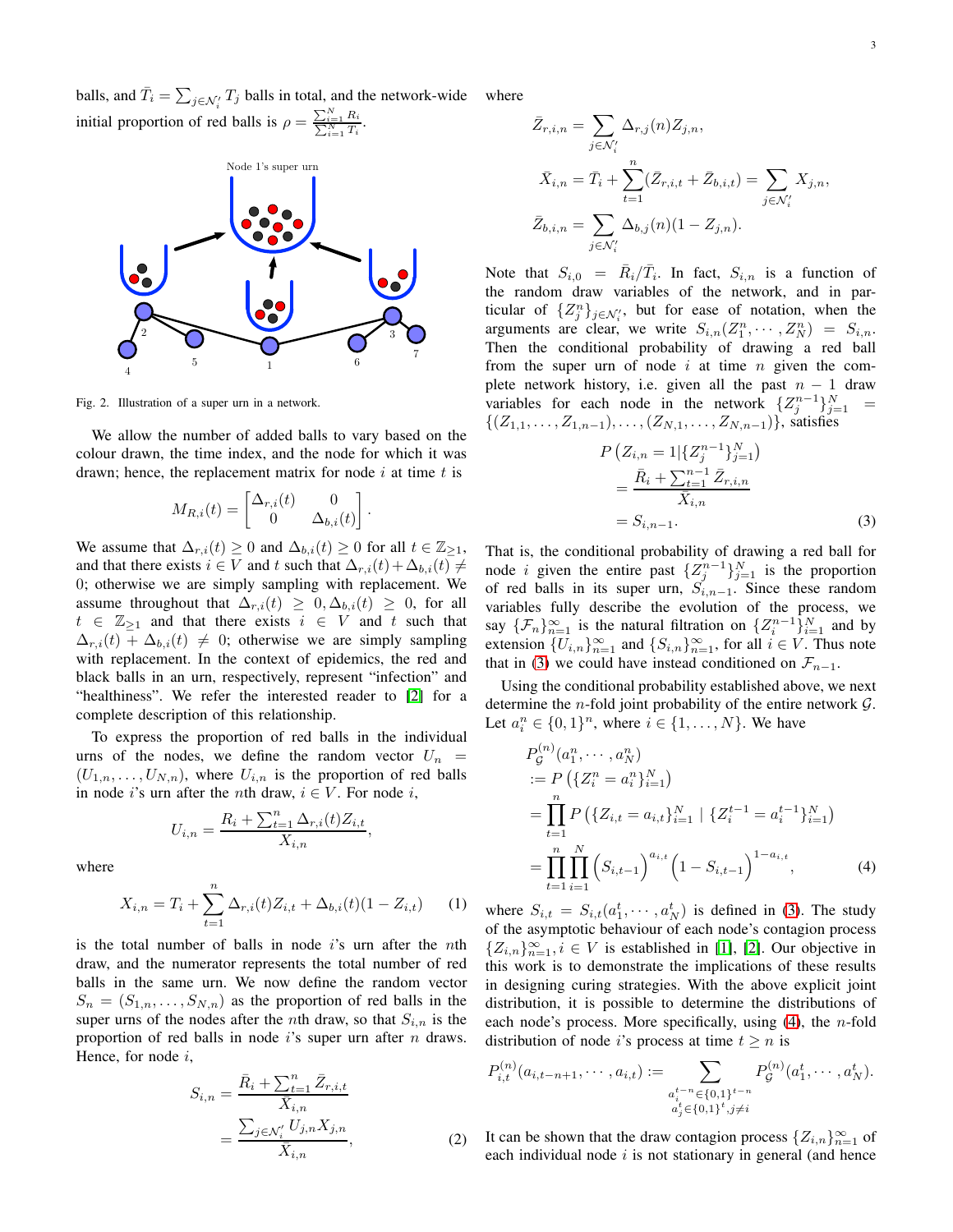not exchangeable) [\[1\]](#page-11-0), [\[2\]](#page-11-1). Thus the entire network contagion process  $\{Z_n\}_{n=1}^{\infty}$  is not stationary.

In order to measure the spread of contagion in the network at any given time, we wish to see how likely it is, on average, for a node to be infected at that instant. We thus define the *average infection rate* in the network at time n as

$$
\tilde{I}_n := \frac{1}{N} \sum_{i=1}^N P(Z_{i,n} = 1) = \frac{1}{N} \sum_{i=1}^N P_{i,n}^{(1)}(1).
$$

Note that  $I_n$  is a function of the network topology  $(V, \mathcal{E})$ , the initial placement of balls  $R_i$  and  $B_i$ , the draw processes  $\{Z_{i,t}\}_{t=1}^n$ , and number of balls added  $\{\Delta_{r,i}(t)\}_{t=1}^n$ and  $\{\Delta_{b,i}(t)\}_{t=1}^n$  for each node  $i \in V$ . Unfortunately for an arbitrary network, the above quantity does not yield an exact analytical formula (except in the simple case of complete networks). As such, in general it is hard to mathematically analyze the asymptotic behavior of  $I_n$ , which we wish to minimize when attempting to cure an epidemic. Instead we examine the asymptotic stochastic behavior of two closely related variables given by the average individual proportion of red balls at time  $n$ , namely

$$
\tilde{U}_n := \frac{1}{N} \sum_{i=1}^N U_{i,n},
$$

which we call the *network susceptibility*, and the average neighborhood proportion of red balls at time  $n$ ,

$$
\tilde{S}_n := \frac{1}{N} \sum_{i=1}^N S_{i,n},
$$

which we call the *network exposure*.

With the model in hand, we turn to the exploration of a curing problem. Our objective is to control the average infection rate  $I_n$  as n grows without bound; but when seeking analytic results, it might be more amenable to observe the asymptotic behavior of the network exposure  $\tilde{S}_n$ . These quantities are closely related; through [\(2\)](#page-2-3) we see that if  $U_{i,n}$  increases then this node-specific value causes  $S_{j,n}$  to increase for every neighbour  $j$  of node  $i$ , and hence by [\(3\)](#page-2-1) their conditional probabilities of drawing red balls increase. More specifically,

$$
\uparrow U_{i,n} \stackrel{(2)}{\Longrightarrow} \uparrow S_{j,n} \text{ for all } j \in \mathcal{N}'_i
$$
  

$$
\stackrel{(3)}{\Longrightarrow} \uparrow P(Z_{i,n+1} = 1 | \{Z_j^n\}_{j=1}^N) \text{ for all } j \in \mathcal{N}'_i. \text{ (5)}
$$

Thus if  $\tilde{U}_n$  is high, then this average measure of individual nodes implies that the conditional probability of a node being infected is higher on average. Hence  $\tilde{U}_n$  can be understood as the *average node prevalence* of infection. The effect of the network exposure here is more direct, since [\(3\)](#page-2-1) shows that  $\tilde{S}_n$  is in fact the network-wide average of the conditional probabilities of infection, which is a quantity that is intimately related to the state of infection in the neighbourhood of node i. Thus  $\tilde{S}_n$  represents the *average neighbourhood prevalence* of infection. Note that similarly to  $I_n$ , both  $\tilde{U}_n$  and  $\tilde{S}_n$  are functions of the network variables.

## *B. Establishing a Control Problem*

The quantities  $\{\Delta_{b,i}(n)\}_{n=1}^{\infty}$ , which denote the net number of "healthy" balls added to node i's urn after each draw, can play the role of "healing or curing parameters". Our objective is to show that when these parameters are appropriately selected, one can steer the average infection rate towards a desirable level; the selection of curing parameters is, however, subject to an allowable budget on the maximal number of healthy balls that can be added in the network. Let us state this problem formally.

<span id="page-3-1"></span>Problem 3.1. (Average Infection Rate Budget Constraint): *Minimize the limiting average infection rate*  $I_t$  *subject to a budget* B *on the total healing at each time step:*

$$
\min_{\substack{\sum_{i=1}^N\Delta_{b,i}(t)\leq\mathcal{B}\\ \forall t}}\limsup_{t\to\infty}\tilde{I}_t
$$

Such optimal curing problems have been studied in many different contexts [\[19\]](#page-11-18), [\[20\]](#page-11-19). For our model, the solution to Problem [3.1](#page-3-1) would be an infinite horizon optimal control policy that would yield the best possible level of epidemic elimination, given the initial data. Finding such a policy in general appears to be difficult. Nevertheless, as we demonstrate in the upcoming sections, one can obtain interesting analytical results regarding the feasibility of this problem, and design algorithmic strategies to curtail the average infection rate.

# <span id="page-3-0"></span>IV. CONTROLLING EPIDEMICS: ANALYTICAL RESULTS

In order to determine when Problem [3.1](#page-3-1) makes sense, we wish to examine when a limit exists. As stated earlier, working with  $I_n$  can be difficult, and so we instead focus on the related measures of the network susceptibility  $\tilde{U}_n$ and network exposure  $\tilde{S}_n$ . Our next results will show how one can force these measures to form supermartingales by appropriately selecting the curing policies  $\{\Delta_{b,i}(n)\}_{n=1}^{\infty}$ , for all  $i \in V$ . In conjunction with Doob's martingale convergence theorem [\[21\]](#page-11-20), these results show that  $\{U_{i,n}\}_{n=1}^{\infty}$ ,  $\{S_{i,n}\}_{n=1}^{\infty}$ , and hence both  $\{\tilde{U}_n\}_{n=1}^{\infty}$  and  $\{\tilde{S}_n\}_{n=1}^{\infty}$ , have limits. While the results presented herein do not obey the per-step budget constraint on the curing, these results in conjunction with the simulation results presented later show that strategies that fit within the framework of Problem [3.1](#page-3-1) exist that reduce  $I_n$  on average.

<span id="page-3-3"></span>An important assumption used herein is that the number of red balls to be added  $\Delta_{r,i}(n)$  is known at least one step ahead of time, so that in particular  $\Delta_{r,i}(n)$  is almost surely constant given  $\mathcal{F}_{n-1}$ . A sufficient, but not necessary, condition to satisfy this assumption is for  $\{\Delta_{r,i}(n)\}_{n=1}^{\infty}$  to be set, for all  $i \in V$ , before the process begins.

<span id="page-3-2"></span>Theorem 4.1. (Individual Urn Proportion Categories): *In a* general network  $\mathcal{G} = (V, \mathcal{E})$ , if we choose  $\{\Delta_{b,i}(n)\}_{n=1}^{\infty}$  so *that*

$$
\Delta_{b,i}(n) \ge \frac{\Delta_{r,i}(n)(1-U_{i,n-1})S_{i,n-1}}{U_{i,n-1}(1-S_{i,n-1})}
$$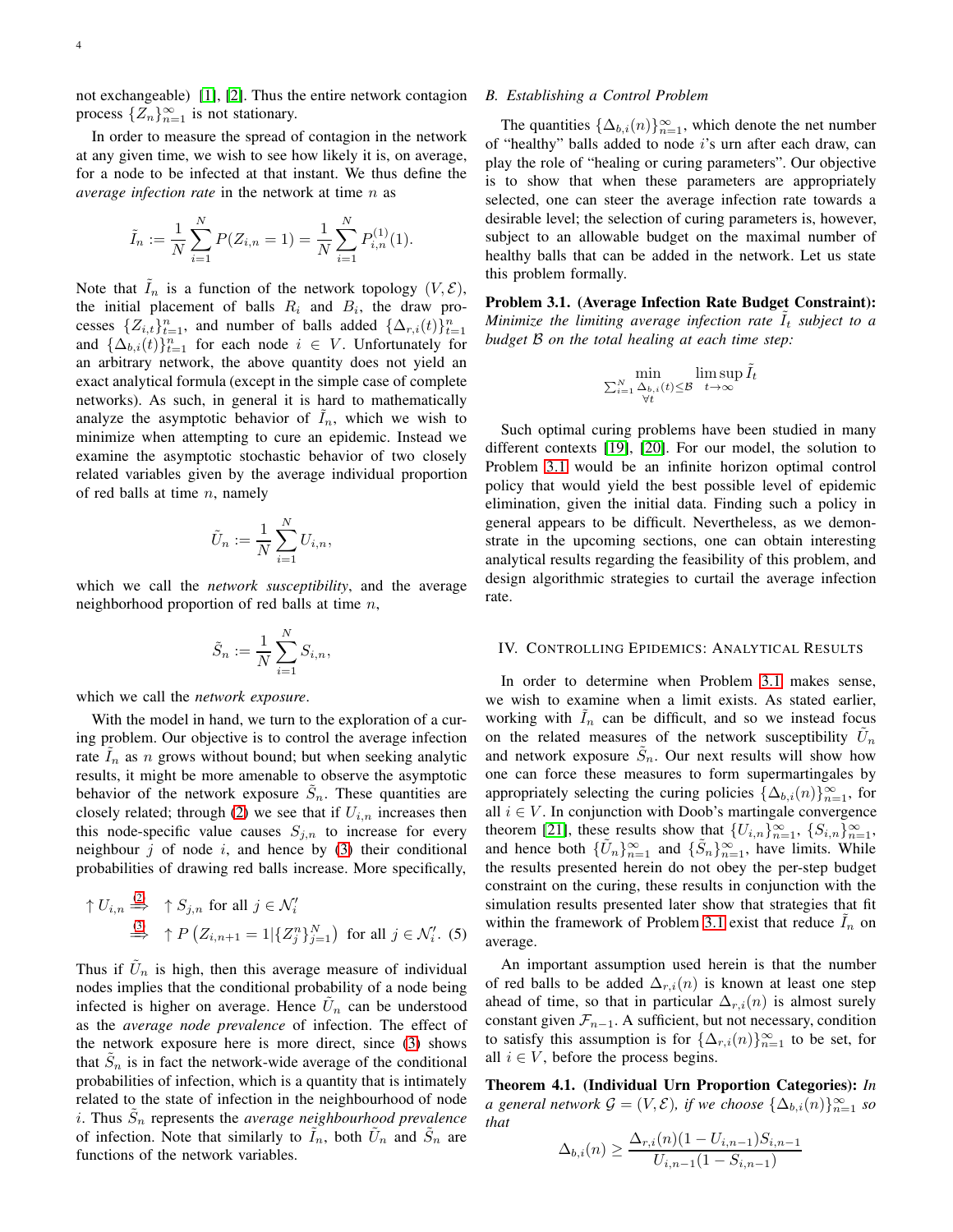*almost surely for all*  $n \in \mathbb{Z}_{\geq 1}$  *and*  $i \in V$  *(resp. equal to,* less than, or equal to) then  $\{U_{i,n}\}_{n=1}^{\infty}$  is a supermartingale *(resp. martingale, submartingale) with respect to the natural filtration*  $\{\mathcal{F}_n\}_{n=1}^{\infty}$ , *i.e.*,

$$
E[U_{i,n}|\mathcal{F}_{n-1}] \leq U_{i,n-1} \qquad almost \ surely \ \forall n \in \mathbb{Z}_{\geq 1}.
$$

<span id="page-4-1"></span>Corollary 4.2. (Network Susceptibility Supermartingale): *In a general network*  $G = (V, \mathcal{E})$ *, if the curing policies*  $\{\Delta_{b,i}(t)\}_{t=1}^{\infty}$  *obey the bound* 

$$
\Delta_{b,i}(n) \ge \frac{\Delta_{r,i}(n)(1 - U_{i,n-1})S_{i,n-1}}{U_{i,n-1}(1 - S_{i,n-1})}
$$

 $a$ lmost surely for all nodes  $i \in V$ , then the network susceptibil*ity*  $\{\tilde{U}_n\}_{n=1}^{\infty}$ , where  $\tilde{U}_n = \frac{1}{N} \sum_{i=1}^{N} U_{i,n}$ , is a supermartingale *with respect to the natural filtration*  $\{\mathcal{F}_n\}_{n=1}^{\infty}$ , *i.e.*,

$$
E[\tilde{U}_n|\mathcal{F}_{n-1}] \le \tilde{U}_{n-1} \qquad almost \ surely \ \forall n \in \mathbb{Z}_{\ge 1}.
$$

The proof for Theorem [4.1](#page-3-2) is provided in Appendix [A.](#page-8-1) While Corollary [4.2](#page-4-1) is useful, the network exposure  $\tilde{S}_n$  is more closely related to the average infection rate  $I_n$  than the network susceptibility  $\tilde{U}_n$ , since our draws are taken from the super urn. It is with this in mind that we show the next results, which give us sufficient conditions for  $\{S_{i,n}\}_{n=1}^{\infty}$  and  $\{\tilde{S}_n\}_{n=1}^{\infty}$  to be supermartingales.

<span id="page-4-4"></span>Theorem 4.3. (Super Urn Proportion Categories): *In a general network*  $\mathcal{G} = (V, \mathcal{E})$ , *if the curing policy*  $\{\Delta_{b,i}(t)\}_{t=1}^{\infty}$ *obeys the lower bound*

$$
\Delta_{b,i}(n) > \Delta_{r,i}(n) \frac{S_{i,n-1}}{1 - S_{i,n-1}} \max_{k \text{ s.t. } i \in \mathcal{N}'_k} \frac{1 - S_{k,n-1}}{S_{k,n-1}} \quad (B1)
$$

*almost surely for all nodes*  $i \in V$ *, then the neighbourhood proportions of red balls*  $\{S_{i,n}\}_{n=1}^{\infty}$  *are strict supermartingales with respect to the natural filtration*  $\{\mathcal{F}_n\}_{n=1}^{\infty}$ , *i.e.* 

$$
E[S_{i,n}|\mathcal{F}_{n-1}] < S_{i,n-1} \qquad \textit{almost surely} \ \forall i \in V, n \in \mathbb{Z}_{\geq 1}.
$$

*Furthermore, if the curing policy*  $\{\Delta_{b,i}(t)\}_{t=1}^{\infty}$  *obeys the upper bound*

$$
\Delta_{b,i}(n) < \Delta_{r,i}(n) \frac{S_{i,n-1}}{1 - S_{i,n-1}} \min_{k \text{ s.t. } i \in \mathcal{N}'_k} \frac{1 - S_{k,n-1}}{S_{k,n-1}} \quad (B2)
$$

*almost surely for all nodes*  $i \in V$ *, then the neighbourhood proportions of red balls*  ${S_{i,n}}_{n=1}^{\infty}$  *are strict submartingales with respect to the natural filtration*  $\{\mathcal{F}_n\}_{n=1}^{\infty}$ .

<span id="page-4-5"></span>Corollary 4.4. (Network Exposure Categories): *In a general network*  $\mathcal{G} = (V, \mathcal{E})$ *, if the curing policies*  $\{\Delta_{b,i}(t)\}_{t=1}^{\infty}$  *obey the lower bound* [\(B1\)](#page-4-2) *almost surely for all nodes*  $i \in V$ *, then the network exposure*  $\{\tilde{S}_n\}_{n=1}^{\infty}$ , where  $\tilde{S}_n = \frac{1}{N} \sum_{i=1}^{N} S_{i,n}$ , is *a strict supermartingale with respect to the natural filtration*  $\{\mathcal{F}_n\}_{n=1}^\infty$ *, i.e.,* 

$$
E[\tilde{S}_n|\mathcal{F}_{n-1}] < \tilde{S}_{n-1} \qquad almost \ surely \ \forall n \in \mathbb{Z}_{\geq 1}.
$$

*Furthermore, if the curing policies*  $\{\Delta_{b,i}(t)\}_{t=1}^{\infty}$  *obey the upper bound* [\(B2\)](#page-4-3) *almost surely for all nodes*  $i \in V$ *, then* the network exposure  $\{\tilde{S}_n\}_{n=1}^{\infty}$  is a strict submartingale with *respect to the natural filtration*  $\{\mathcal{F}_n\}_{n=1}^{\infty}$ .

The proof of Theorem [4.3](#page-4-4) is presented in Appendix [B.](#page-10-0) While the duality of these bounds is interesting, in the context of curing we will focus on the lower bound [\(B1\)](#page-4-2). It is important to note that the policy for  $\{\Delta_{b,i}(t)\}_{t=1}^{\infty}$  used in Theorem [4.3](#page-4-4) is not a tight lower bound on the curing resources which guarantee that the processes  $\{S_{i,n}\}_{n=1}^{\infty}$  are supermartingales, and hence it is possible that less costly policies exist that still guarantee this property. In particular, strategies may exist which obey the fixed budget  $\beta$  on the amount of curing resources that may be used. However, these results motivate the fact that the search for better policies makes sense, since we know that policies exist that will fight the infection and reduce it on average.

# <span id="page-4-0"></span>V. CONTROLLING EPIDEMICS: ALGORITHMIC STRATEGIES

The supermartingale results established in the previous section demonstrate the feasibility of a relaxed version of Problem [3.1,](#page-3-1) with no budget limitation. In this section, we establish numerical methods to find control policies that find efficient sub-optimal policies for Problem [3.1,](#page-3-1) under budget constraints and with having computational complexity in mind. We compare these strategies with the ones obtained from our supermartingale results. A summary of all strategies that will be discussed in this section is given in Table I.

<span id="page-4-2"></span>\n- (i) Forcing all 
$$
U_{i,n}
$$
 to be supermartingales (Theorem 4.1):  $\Delta_{bi}(t) = \frac{\Delta_{r,i}(n)(1-U_{i,n-1})S_{i,n-1}}{U_{i,n-1}(1-S_{i,n-1})}$
\n- (ii) Forcing all  $S_{i,n}$  to be supermartingales (Theorem 4.3):  $\Delta_{b,i}(t) = \Delta_{r,i}(n) \frac{S_{i,n-1}}{1-S_{i,n-1}} \max_{k \text{ s.t. } i \in \mathcal{N}'_k} \frac{1-S_{k,n-1}}{S_{k,n-1}}$
\n- (iii) Constrained gradient descent algorithm on a simplex: Find  $\Delta_{b,i}(t)$  using Algorithm 2
\n

<span id="page-4-3"></span>(iv) Ratio of degree, closeness centrality and super urn proportion:  $\Delta_{b,i}(t) = \mathcal{B}_{\overline{\nabla}}$  $|N_i|C_iS_{i,t-1}$ N  $j=1$   $|\mathcal{N}_j|C_jS_{j,t-1}$ 

(v) Uniformly allocate the budget to all nodes in the network:  
\n
$$
\Delta_{b,i}(t) = \frac{B}{N}
$$

#### TABLE I CURING STRATEGIES

Before we present these strategies in details, let us describe briefly how we have evaluated their performance. The simulation platform for these strategies is outlined in Algorithm [1.](#page-5-0) To achieve comparable results, independent trials of the process are ran with the same initial conditions  $R = (R_1, \ldots, R_N)$ ,  $\vec{B} = (B_1, \ldots, B_N)$ , and  $\vec{\Delta}_r = (\Delta_{r,1}, \ldots, \Delta_{r,N})$ , for each curing strategy. The results for each strategy is then averaged to evaluate the expected performance. The full simulation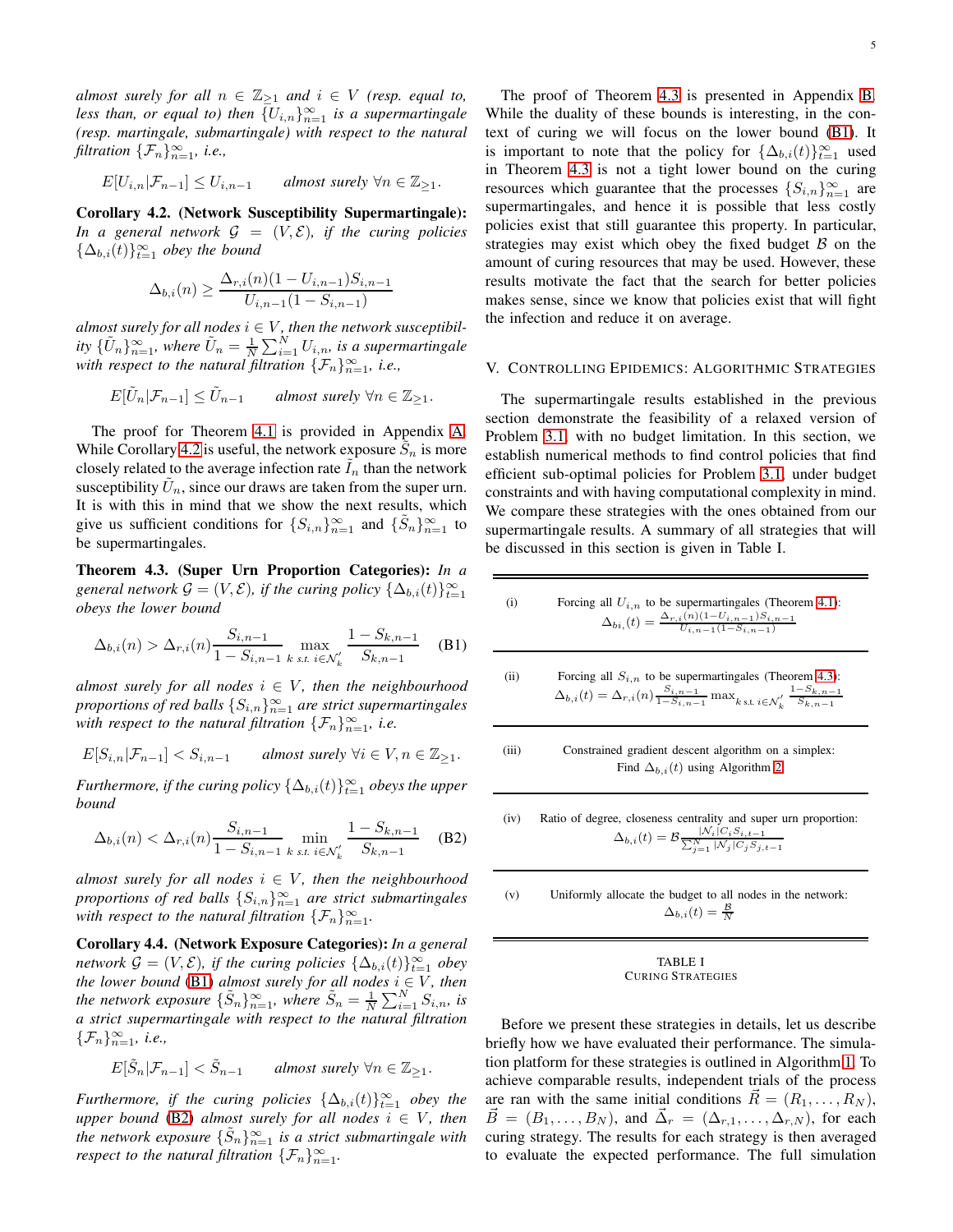results, along with discussions of their implications, are presented in Section [VI.](#page-6-0)

# <span id="page-5-0"></span>Algorithm 1 Network contagion curing

 $A \leftarrow$  adjacency matrix of the network  $\vec{R}, \vec{B}, \vec{\Delta_r} \sim \lceil \textbf{Uniform}((0, 10]) \rceil^N$  $\mathcal{B} \leftarrow \text{budget}, \sum_{i=1}^{N} \Delta_{r,i}$  $C \leftarrow$  number of cases, each with a *strategy*  $T \leftarrow$  number of trials to run for each case  $K \leftarrow$  number of time steps for each trial for  $c = 1 : C$  do for  $t = 1$  : T do  $\vec{Z}_{c,t} \leftarrow \text{RUNTRIAL}(A, \vec{R}, \vec{B}, \vec{\Delta}_r, \mathcal{B}, K, strategy)$  $\vec{Z}_c = \frac{1}{T} \sum_{t=1}^{T} \vec{Z}_{c,t}$  ${\bf procedure}$   ${\bf R}$ UN ${\rm TRIAL}(A, \vec{R}, \vec{B}, \vec{\Delta}_r, \mathcal{B}, K, strategy)$ Initialize  $S_{i,0}, U_{i,0}$  using  $R_i$  and  $B_i$  for all  $i \in V$ for  $s = 1 : K$  do Assign  $\Delta_{b,i}(s)$  using *strategy*, obeying B if required Generate  $Y \sim$  Uniform $([0, 1])^N$ if  $Y_i \leq S_{i,s-1}$  then  $Z_{i,s}=1$ else  $Z_{i,s} = 0$ 

Update  $S_{i,s}$ ,  $U_{i,s}$  using  $\Delta_{r,i}$ ,  $\Delta_{b,i}(s)$  for all  $i \in V$ based on A

#### *A. Supermartingale Strategies*

The supermartingales results that we have obtained in Section [IV,](#page-3-0) specifically Theorems [4.1](#page-3-2) and [4.3,](#page-4-4) naturally lead to a class of curing strategies. In particular, these strategies guarantee that  $\tilde{U}_n$  and  $\tilde{S}_n$ , respectively, are supermartingales. It is worth reminding that our theoretical results do not necessarily imply that average infection rate  $I_n$  forms a supermartingale. In spite of this, these strategies are still viable options for curing, as far as enough resources are available. We next describe the differences between the strategy given by individual urn proportions, and the one given by super urn proportions.

By Corollary [4.2,](#page-4-1) we know that strategy (i) guarantees that the network susceptibility  $\tilde{U}_n$  will be a supermartingale. Hence we set the curing strategy for each node so that it will force its own individual urn proportion of red balls to be a supermartingale. Since draws are taken form the super urns and not the individual urns, the relationship between the reduction of  $\tilde{U}_n$  and  $\tilde{I}_n$  is not a strong one and our simulations suggests that this strategy does not appear to offer a large reduction in the average infection rate in general. In contrast, the curing strategy given by Corollary [4.4,](#page-4-5) where we choose our curing strategy to force the super urn proportions of red balls to be supermartingales for all nodes, performs reasonably well.

While these strategies guarantee a reduction in their respective measures, they use an arbitrary amount of curing resources to do so in general. In fact, as we will see later, these strategies always use a large amount of curing resources relative to the impact they have on reducing the average infection rate. To stay within the framework of Problem [3.1,](#page-3-1) we will now examine a numerical curing strategy that obeys a fixed budget on the per-step curing resources.

# *B. Gradient Flow Methods*

In this section, we employ the well-known gradient descent algorithm [\[22\]](#page-11-21) for Problem [3.1.](#page-3-1) As discussed earlier, using  $I_n$ as a measure of infection is computationally expensive, and hence we instead focus on the network exposure  $\tilde{S}_n$ . While our suggested gradient descent algorithm will not provide the exact answer to Problem [3.1](#page-3-1) for reducing  $I_n$ , we will show that it is guaranteed to provide the optimal policy to reduce the closely related measure  $\tilde{S}_n$ .

In Problem [3.1,](#page-3-1) our curing policy is constrained by a budget  $B$  at each time step and so the feasible set, or set of valid curing policies, for our gradient descent is all policies which do not exceed  $\beta$ . However, any optimal policy will make use of the whole budget, and so we consider our feasible set to be  $\mathcal{X} = \left\{ \{\Delta_{b,i}(n)\}_{i=1}^N \in \mathbb{R}_{\geq 0}^N \mid \sum_{i=1}^N \Delta_{b,i}(n) = \mathcal{B} \right\}.$ Proposition [5.1](#page-5-1) shows that for arbitrary initial conditions and network topologies, the problem under study for  $E[\tilde{S}_n | \mathcal{F}_{n-1}]$ is convex.

<span id="page-5-1"></span>Proposition 5.1. (Gradient descent conditions are met): *In a* general network  $\mathcal{G} = (V, \mathcal{E})$  *with arbitrary initial conditions, the expected network exposure*  $E[\tilde{S}_n | \mathcal{F}_{n-1}]$  *is convex with respect to the curing parameters*  $\{\Delta_{b,i}(n)\}_{i=1}^N$  *for all n. Furthermore, the feasible set*

$$
\mathcal{X} = \left\{ \{\Delta_{b,i}(n)\}_{i=1}^N \in \mathbb{R}^N_{\geq 0} \middle| \sum_{i=1}^N \Delta_{b,i}(n) = \mathcal{B} \right\}
$$

## *is convex and compact.*

The proof for Proposition [5.1](#page-5-1) can be found in Appendix [C.](#page-10-1) The structure of the feasible set  $X$  allows us to employ the simplex constrained gradient descent method, see [\[22,](#page-11-21) Chapter 2]; this procedure is fully described in Algorithm [2.](#page-6-1) The complexity of this algorithm which runs at each time step is  $O(Nsa)$ , where N is the number of nodes, s is the number of iterations of the gradient descent, and  $\frac{1}{a}$  is the granularity used to find the limit-minimized step size  $\alpha_k$ . While Proposition [5.1](#page-5-1) guarantees that the curing policy that this algorithm finds will be optimal for each individual step, it does not guarantee optimality over the entire time horizon. In spite of this, as the simulation results in Figure [3](#page-7-0) show, this curing strategy still outperforms all other curing strategies studied in this paper. The downside of the gradient method is that it is computationally expensive to execute, as it requires intimate knowledge of the state of all nodes in the network. This motivates us to seek other methods which are computationally easier to execute, although they do not perform as well as the gradient descent strategy.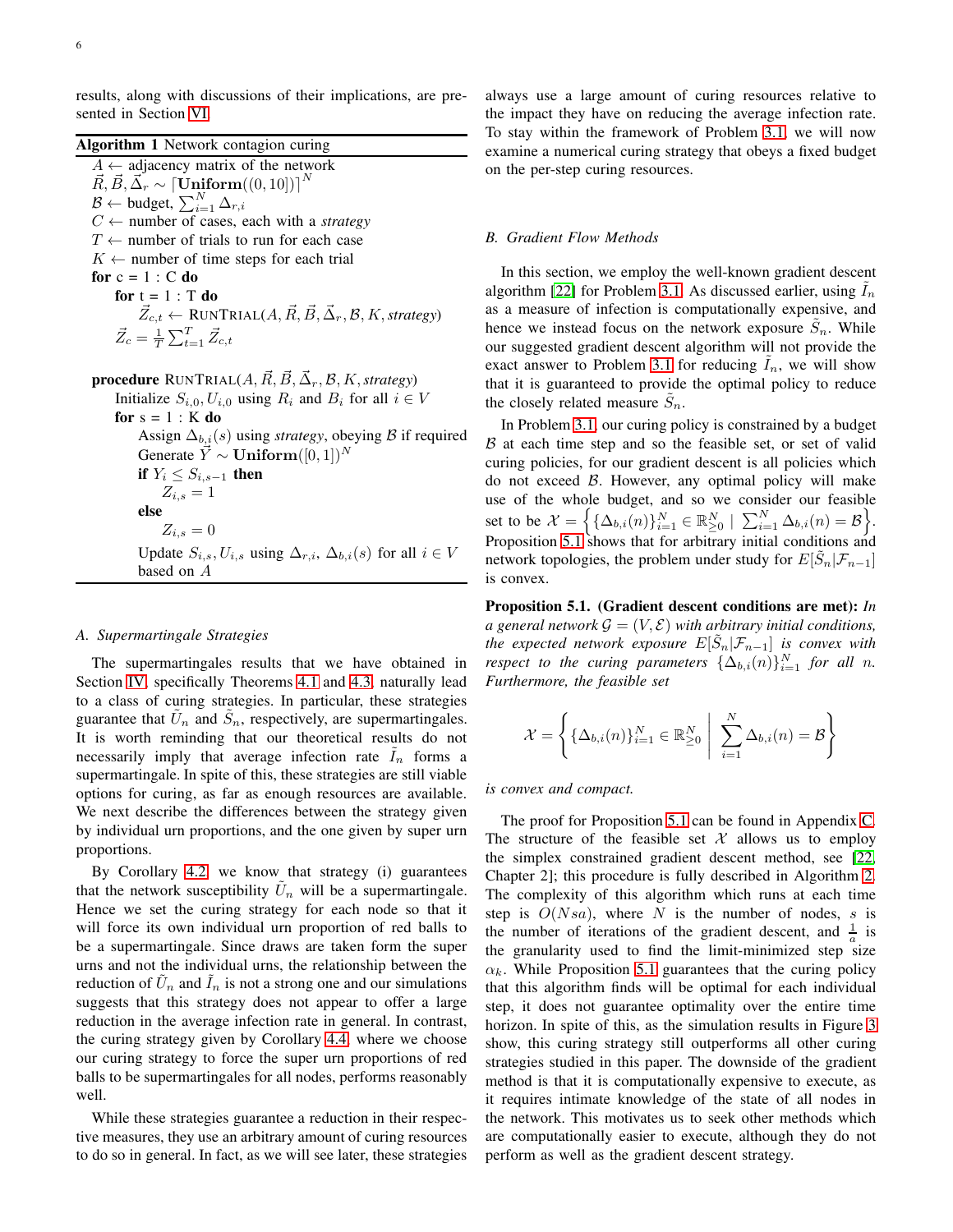# <span id="page-6-1"></span>Algorithm 2 Constrained gradient descent on a simplex [\[22\]](#page-11-21)

 $y_1 = (\mathcal{B}, 0, \ldots, 0)$  $T \leftarrow$  number of iterations to perform

**for** 
$$
k = 1 : T
$$
 **do**  
\n $i = \arg \min_{j \in V} \frac{\partial f}{\partial x_j}$   
\n $[\bar{y}_k]_i = \mathcal{B}$ , and  $[\bar{y}_k]_j = 0$  for all  $j \neq i$   
\n $\alpha_k = \arg \min_{\alpha \in [0,1]} f(y_k + \alpha(\bar{y}_k - y_k))$   
\n $y_{k+1} = y_k + \alpha_k (\bar{y}_k - y_k)$ 

## *C. Heuristic Strategies*

Both sets of strategies identified above come with challenges. The supermartingale strategies are accompanied by analytical results that guarantee that they will improve in general, but they do not obey a fixed budget, nor do they create a significant reduction in the average infection rate. The gradient flow method uses a fixed budget and is provably optimal to reduce the expected network exposure  $E[\tilde{S}_n | \mathcal{F}_{n-1}]$ , but it is computationally costly and requires a large amount of information about the state of infection at every node, including the entire history of draws and values of the curing parameters. As a compromise between these strategies, we present the centrality-infection ratio strategy, which is a heuristic centrality-based strategy designed to allocate the fixed perstep budget B.

The idea is to create a ratio to split the budget between all nodes in the network, whose time complexity will be of the order  $O(1)$ . We consider three factors when determining how much curing a node should receive: local impact, topological position, and level of infection. Nodes with higher local impact have more neighbours, and hence any healing they receive is immediately distributed to a larger number of nodes. Those with a better topological position are more centrally located within the network, in the sense that the distance from them to all other nodes is smaller. Lastly, nodes with a higher level of infection will need more curing resources to become healthy.

The resulting curing strategy, which we called the centralityinfection ratio, is

$$
\Delta_{b,i}(t) = \mathcal{B} \frac{|\mathcal{N}_i| C_i S_{i,t-1}}{\sum_{j=1}^N |\mathcal{N}_j| C_j S_{j,t-1}}.
$$

To measure local impact of node  $i$ , we use the degree,  $|\mathcal{N}_i|$ , which measures the number of neighbours for node *i*. Topological position is determined by calculating the closeness centrality [\[23\]](#page-11-22), which, for node  $i$ , is defined as

$$
C_i := \frac{1}{\sum_{j \in V} d(i,j)},
$$

where  $d(i, j)$  is the length of the shortest path from node i to node j. Thus  $C_i$  will be higher than  $C_j$  if node i is closer to all other nodes than node  $j$ , in the sense that the paths from node  $i$ will be shorter in total. Hence  $C_i$  gives more importance to the nodes which are more central, and thus have more influence on the overall network. Finally, to measure the level of infection, we use the super urn proportion of red balls  $S_{i,n}$ . From [\(3\)](#page-2-1), we know that this quantity captures how likely it is for node  $i$  to be infected at this time given the history of the process. Thus we give more importance to nodes who are more likely to be infected, so that we may make them less likely to be infected in the future. This allocation ratio is a generalization of the best heuristic strategy presented in [\[1\]](#page-11-0), which only used the degree to measure centrality.

The advantage of this heuristic strategy is twofold. Not only does it reduce computational time complexity from  $O(Nsa)$ to  $O(1)$ , it is also somewhat distributed in the sense that it does not require constant information from the entire network. Unlike the gradient descent algorithm, strategy (iv) simply needs to know information about the network topology and the state of infection of each node. Since we assume that our network's graph is constant in time, this topological information is only required initially and can be used thereafter. The only other information required from the network at large is the sum of the super urn ratios  $\sum_{i=1}^{N} S_{i,n}$ , and hence much less information needs to be communicated through the network for the implementation of this strategy.

Lastly, for comparison reasons we present the uniform curing strategy (v), which splits the budget  $\beta$  equally to all nodes in the network. This provides a benchmark to measure the improvement achieved by more intelligent strategies.

## <span id="page-6-0"></span>VI. SIMULATION RESULTS AND DISCUSSION

In order to confirm the results of Theorems [4.1](#page-3-2) and [4.3,](#page-4-4) a number of simulations were performed; the pseudocode is outlined in Algorithm [1.](#page-5-0) While the simulations performed had the numbers of red balls added  $\Delta_{r,i}$  vary between nodes, they were constant in time. This was done to simplify the choice of the per-step budget, and does not affect the execution of the simulations themselves. All initial conditions used in the simulations herein, as well as videos displaying the average performance of the curing strategies, are available online.<sup>[1](#page-6-2)</sup>

# *A. Simulation setup*

The network shown in Figure  $3(a)$  was generated by using a tool [\[25\]](#page-11-23) to crawl through 500 posts in a Facebook group. Individuals who created posts or interacted with others' content are represented by nodes, while edges are created if individuals interacted with the post or comment of another (by commenting on the post, or liking the post or comment). The resulting graph has 1,363 nodes and 2,425 edges, and by design represents the topology of a real social network.

<span id="page-6-2"></span>We now provide a detailed description of the simulation, as described in Algorithm [1.](#page-5-0) The values of  $R_i$ ,  $B_i$  and  $\Delta_{r,i}$ were uniformly randomly assigned for each node as integers between 1 and 10. These values remained consistent for all strategies and throughout all trials that were performed. Since the values for  $\Delta_{r,i}$  were fixed over time, the per-step budget was set at  $\mathcal{B} = \sum_{i=1}^{N} \Delta_{r,i}$ . With the initial conditions set, a number of trials were performed for each strategy. Each trial was performed by successively drawing balls from super urns for a fixed number of time steps. At time  $t$ , we first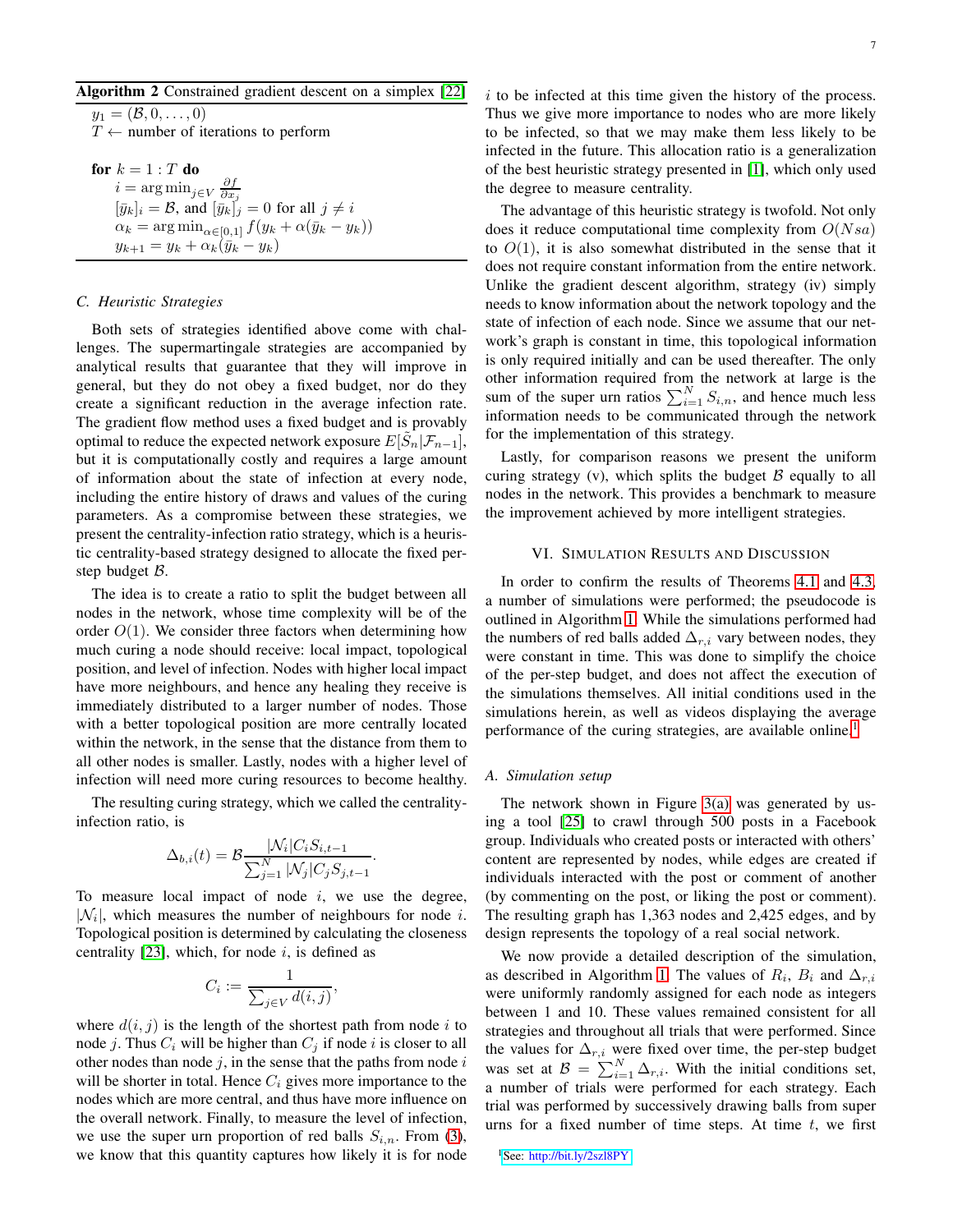<span id="page-7-1"></span>



<span id="page-7-2"></span>(a) Facebook group network with 1,363 nodes and 2,425 edges.

<span id="page-7-4"></span>(b) Plot of empirical average infection rate  $I_n$  compared to the initial level of infection  $\rho = \frac{\sum_{i=1}^{N} R_i}{\sum_{i=1}^{N} T_i}$  (lower means less infection).



(c) Plot of empirical average usage of curing resources,  $\sum_{i=1}^{N} \Delta_{b,i}(t)$ (lower means less curing resources used). Note that strategies (iii), (iv) and  $(v)$ 's usages are fixed at the per-step budget  $B$ , and are overlaid.

<span id="page-7-3"></span>(d) Plot of empirical average wasted curing,  $\sum_{i=1}^{N} \sum_{t=1}^{n}$  $t_{i=1} \Delta_{b,i}(t) Z_{i,t}$ (lower means less curing resources assigned to nodes that did not use them).

<span id="page-7-0"></span>Fig. 3. Comparison of all curing strategies presented in Table I. Simulation results were averaged over 250 trials for each strategy, and altogether took approximately 49 hours on 10 cores of an Intel Xeon processor at 2.20GHz. Initial numbers of balls  $R_i$  and  $B_i$ , and numbers of red balls added  $\Delta_{r,i}$  (which remained constant in time), were uniformly randomly assigned for each node but stayed consistent throughout all trials and strategies, while the assignments of  $\{\Delta_{b,i}(t)\}_{t=1}^{\infty}$  were different for each strategy. Since

assigned the curing  $\Delta_{b,i}(t)$  based on the strategy selected. Then a uniform random variable on  $[0, 1]$ ,  $Y_i$ , was generated for each node  $i$  and compared to the super urn proportion. If  $Y_i$  <  $S_{i,t-1}$  then we say that a red ball was drawn and so  $Z_{i,t} = 1$ , otherwise we drew black and so  $Z_{i,t} = 0$ . Based on what was drawn, we added  $\Delta_{r,i}$  red or  $\Delta_{b,i}(t)$  black balls into node i's urn, and hence its super urn and those of its neighbours. At the end of each trial the draw variables were saved, and then averaged over all trials to produce the empirical performance of the curing strategy.

# *B. Discussion of Simulation Results*

The comparisons of all strategies outlined in Section [V](#page-4-0) can be seen in Figures [3](#page-7-0) and [4.](#page-8-2) It is important to note that only strategies (iii), (iv) and (v) in Table I have a budget  $B$  on the amount of curing they can use, and the other two strategies vary the total curing they use in time; the amount of resources each strategy consumes is shown in Figure [3\(c\).](#page-7-2) Figure [3\(d\)](#page-7-3) displays the average wasted curing resources for each strategy, which we will define later.

Figures [3\(b\)](#page-7-4) and [4](#page-8-2) compare the performance of all strategies described in Section [V](#page-4-0) on a Facebook network. Figure [3\(b\)](#page-7-4) includes the gradient flow algorithm, while Figure [4](#page-8-2) shows all other strategies over a longer time horizon. The benchmark uniform strategy (v) performs the worst, which is to be expected. Although (iii) is only proven to be optimal for the expected network exposure  $E[\tilde{S}_n | \mathcal{F}_{n-1}]$ , we observe that it is effective for the average infection rate  $I_n$  as well; as previously mentioned, this strategy outperforms all other curing strategies described in this paper. However, the heuristic strategy (iv) shows similar performance with dramatic improvements in computational complexity. The supermartingale strategies (i) and (ii) both reduce  $I_n$  below the initial average infection rate in the network  $\rho$ , but are less effective in doing so than the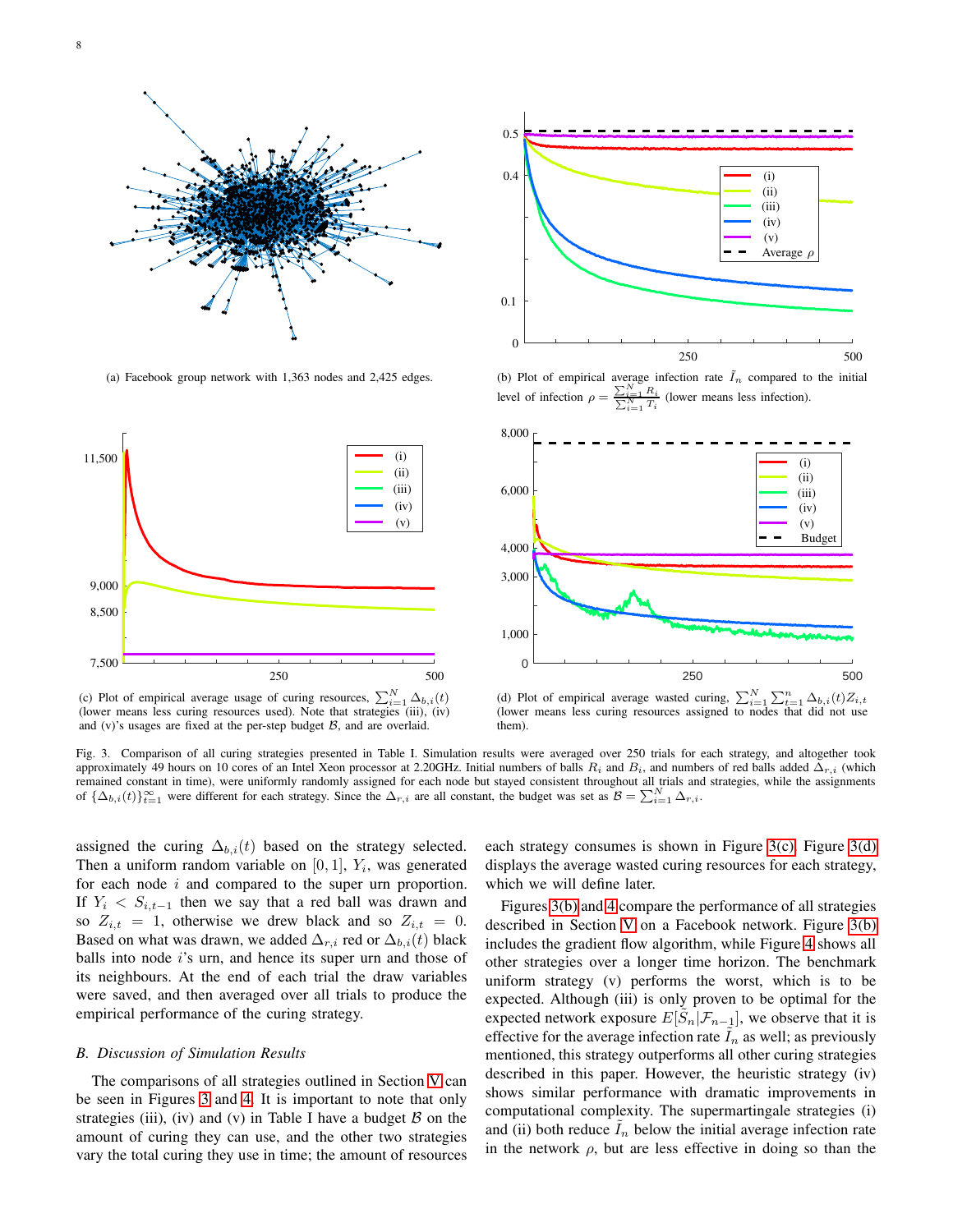

<span id="page-8-2"></span>Fig. 4. Plot of empirical average infection rate  $I_n$  on the network shown in [3\(a\)](#page-7-1) for a longer time frame. Strategies used are shown in Table I. The simulations presented here were performed identically to those described in Figure [3,](#page-7-0) with all initial conditions consistent between trials and strategies. Strategies were averaged over 1,000 trials, and altogether took approximately 30 hours on 12 cores of an Intel Xeon processor at 2.20GHz.

other two methods. Strategy (i) sees only an immediate small reduction in  $\tilde{I}_n$ , while strategy (ii) continuously decreases  $\tilde{I}_n$ . This empirical evidence follows [\(5\)](#page-3-3), and further supports our assertion that we should focus on the network exposure  $\tilde{S}_n$  to reduce the average infection rate.

In Figure [3\(c\)](#page-7-2) we examine the amount of curing resources used by each strategy. Since strategies (iii), (iv) and (v) all obey a per-step budget constraint their usages are fixed. Both supermartingale strategies, which may use arbitrary amounts of curing resources, initially use a larger amount of curing resources and then reduce their usage. This initial expenditure is the cost required to turn the measures into supermartingales, after which the strategies only need to maintain the property which requires less resources. Strategy (i)'s usage appears to decay exponentially to an almost constant amount, while strategy (ii) continues to decrease its usage in time. Further, strategy (i) uses almost 50% more curing resources than the budget  $\beta$  initially, while strategy (ii)'s initial usage is only around  $18\%$  higher than  $\beta$ . This is likely because (i) is a selfish strategy; it only considers what is happening on an individual node level. In contrast, strategy (ii) considers the infection in local neighbourhoods of nodes, and hence it is more judicious with its application of resources to specific nodes.

The amount of curing resources wasted by each strategy is displayed in Figure [3\(d\).](#page-7-3) Waste is defined as curing resources which were assigned to nodes that did not use them since they displayed "infected" behaviour at that time, and is hence computed as  $\sum_{i=1}^{N} \sum_{t=1}^{n} \Delta_{b,i}(t) Z_{i,t}$ . We observe an intuitive correlation between the amount of resources wasted and curing performance: strategies which waste less resources tend to be more effective at reducing the average infection rate  $I_n$ . However, this does not tell the full story. The gradient flow algorithm has several spikes where it wastes more resources than the centrality-infection ratio (iv), but this does not appear to affect its curing performance. These likely occur because the gradient descent tends to focus on clusters of points when assigning curing, and hence the rest of the network becomes more imfected. Then, when it switches to another cluster, the nodes are more infected and hence it wastes more resources until it sufficiently cures the infection in that cluster. Strategy (i) initially wastes less than strategy (ii) even though it uses more curing resources, and it still performs worse with respect to reduction in  $I_n$ . This suggests that optimal curing strategies do not simply waste less, but also intelligently allocate their curing resources to make the best use of them.

Figure [5](#page-9-0) shows the initial and final state of infection of all nodes in a randomly generated network for two different curing strategies. We define the state of infection for node  $i$  at time t by its individual proportion of red balls  $U_{i,t}$ . Here we use a small Barabasi-Albert network so the states at the node level are more visible. Barabasi-Albert networks are randomly generated through preferential attachment and are widely used in the literature, as they have been shown to exhibit the properties of real social networks [\[24\]](#page-11-24). In Figure [5\(a\)](#page-9-1) we see that for such a network the centrality-infection ratio (iv) dramatically outperforms uniform curing (v), as was the case for the social network shown in Figure [3\(a\).](#page-7-1) After 1,000 time steps, strategy (iv) reduced the average infection rate  $I_n$  to about 15%, and no node is worse off than it was to begin with. In contrast, strategy (v) barely reduced  $I_n$  below the initial average infection rate  $\rho$ , and the individual infection of some nodes rose above 90%. This result illustrates the fact that intelligent allocation of curing resources is not only important to reduce the network-wide average infection rate, but the infection of individual nodes as well.

## VII. CONCLUSION AND FUTURE WORK

<span id="page-8-0"></span>In this paper we examined the problem of curing epidemics using a network contagion model adapted from the Polya urn process. We formulated an optimal control problem and provided analytical results that showed that finding solutions is a worthwhile endeavour. We used theoretical, numerical and heuristic curing strategies to attempt to cure the epidemic, and evaluated their performance using simulations.

Future work with this model could include the statement of different curing problems. A budget could be assigned over a finite time horizon instead of on a per-step basis, and strategies would need to judiciously use this limited supply to reduce infection as much as possible in the time window. The problem could even be reversed, so that some desirable healthiness threshold is provided and one could find the lowest possible budget that would guarantee that the average infection rate would be at or below the threshold. Such a problem could be examined for a per-step or fixed horizon budget.

#### APPENDIX

#### <span id="page-8-1"></span>*A. Proof of Theorem [4.1](#page-3-2)*

This result is a generalization of Theorem 4.6 in [\[2\]](#page-11-1), since here we allow  $\{\Delta_{r,i}(t)\}_{t=1}^{\infty}$  to vary in time. As such, some minor steps are omitted.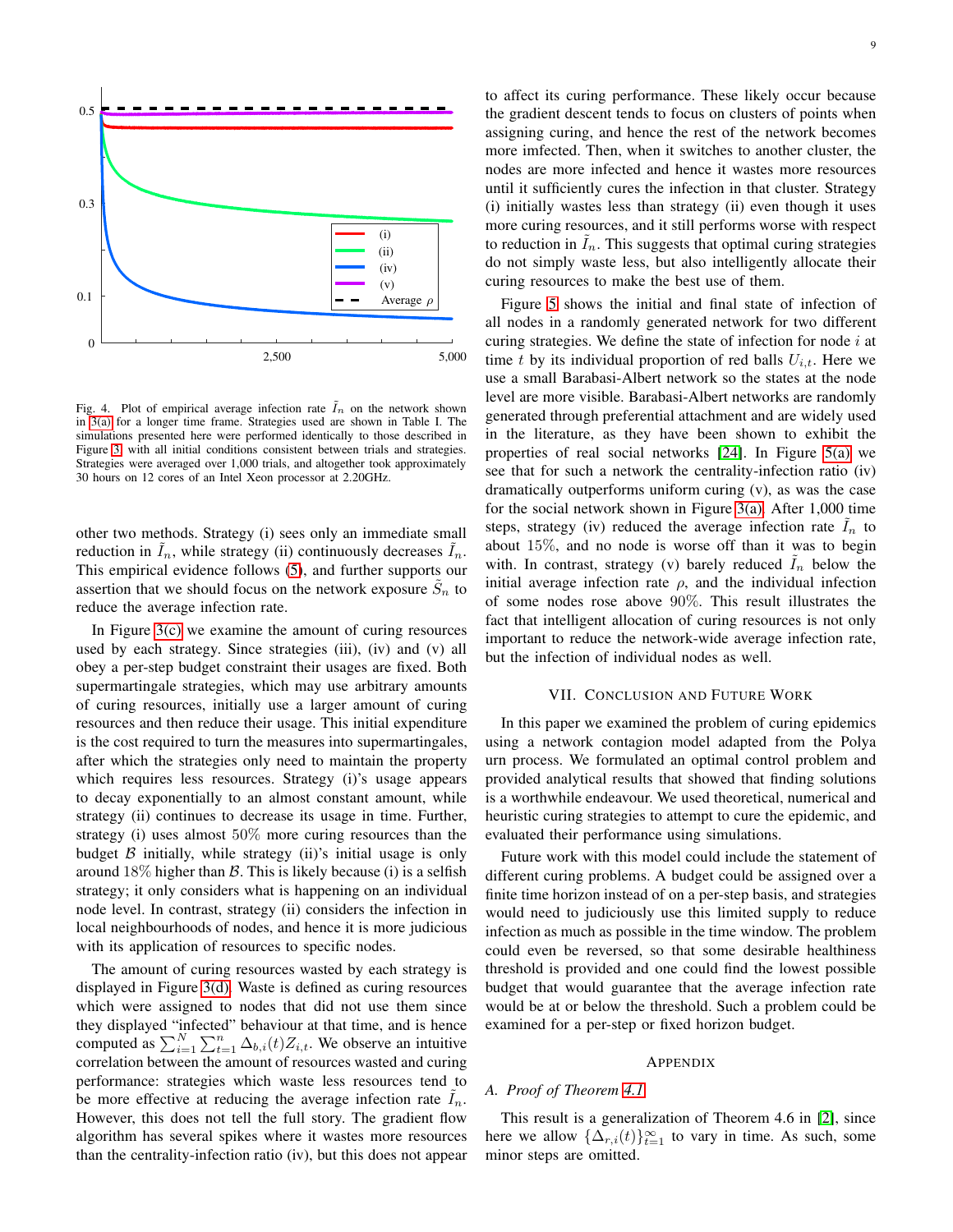<span id="page-9-1"></span>

(c) Plot of final level of individual infection for each node  $U_{i,n}$  using strategy (iv), the centrality-infection ratio.

(d) Plot of final level of individual infection for each node  $U_{i,n}$  using strategy (v), uniform curing.

<span id="page-9-0"></span>Fig. 5. Comparison of curing strategies (iv) and (v) on a Barabasi-Alberth network [\[24\]](#page-11-24) with 100 nodes and 99 edges. Here blue represents total healthiness  $(U_{i,n} = 0)$  while red represents total infection  $(U_{i,n} = 1)$ . Simulation results were averaged over 1000 trials for each strategy, and altogether took approximately 5 minutes on a 4-core Intel Core i7 processor at 2.20 GHz. This simulation was performed identically to those described in Figure [3,](#page-7-0) with all initial conditions consistent between trials and strategies.

We will start with the case of a supermartingale. That is, we wish to show that almost surely for all  $n \in \mathbb{Z}_{\geq 1}$ ,

$$
E[U_{i,n} | \mathcal{F}_{n-1}] - U_{i,n-1} \leq 0 \Leftrightarrow E[U_{i,n} - U_{i,n-1} | \mathcal{F}_{n-1}] \leq 0,
$$

since  $U_{i,n-1}$  is almost surely constant given  $\mathcal{F}_{n-1}$ . Take  $X_{i,n}$ as in [\(1\)](#page-2-4). We then compute the difference  $U_{i,n} - U_{i,n-1}$ ,

$$
U_{i,n} - U_{i,n-1}
$$
  
=  $\frac{R_i + \sum_{t=1}^n \Delta_{r,i}(t)Z_{i,t}}{X_{i,n}} - \frac{R_i + \sum_{t=1}^{n-1} \Delta_{r,i}(t)Z_{i,t}}{X_{i,n-1}}$   
=  $\frac{\Delta_{r,i}(n)Z_{i,n}}{X_{i,n}} - \frac{(R_i + \sum_{t=1}^{n-1} \Delta_{r,i}(t)Z_{i,t})(X_{i,n} - X_{i,n-1})}{X_{i,n-1}X_{i,n}}$   
=  $\frac{\Delta_{r,i}(n)Z_{i,n} - U_{i,n-1}(\Delta_{r,i}(n)Z_{i,n} + \Delta_{b,i}(n)(1 - Z_{i,n}))}{X_{i,n}}.$ 

Since  $X_{i,n} > 0$  almost surely, for all  $n \in \mathbb{Z}_{\geq 1}$ , it will not change the sign of the inequality later on, and so we can ignore it to focus only on the numerator. Thus we wish to check if, almost surely,

$$
E\big[\Delta_{r,i}(n)Z_{i,n} - U_{i,n-1}(\Delta_{r,i}(n)Z_{i,n} + \Delta_{b,i}(n)(1 - Z_{i,n}))|\mathcal{F}_{n-1}\big] \le 0.
$$

Now if the curing policy  $\{\Delta_{b,i}(n)\}_{n=1}^{\infty}$  for node *i* satisfies the bound given:

$$
\Delta_{b,i}(n) \ge \frac{\Delta_{r,i}(n)(1-U_{i,n-1})S_{i,n-1}}{U_{i,n-1}(1-S_{i,n-1})},
$$

then almost surely,

$$
E\Big[\Delta_{r,i}(n)Z_{i,n}(1-U_{i,n-1})-U_{i,n-1}(1-Z_{i,n})\Delta_{b,i}(n)|\mathcal{F}_{n-1}\Big]
$$
  
\n
$$
\leq E\Bigg[\Delta_{r,i}(n)Z_{i,n}(1-U_{i,n-1})-U_{i,n-1}(1-Z_{i,n})\Bigg]
$$
  
\n
$$
\times \frac{\Delta_{r,i}(n)(1-U_{i,n-1})S_{i,n-1}}{U_{i,n-1}(1-S_{i,n-1})}\Bigg|\mathcal{F}_{n-1}\Bigg]
$$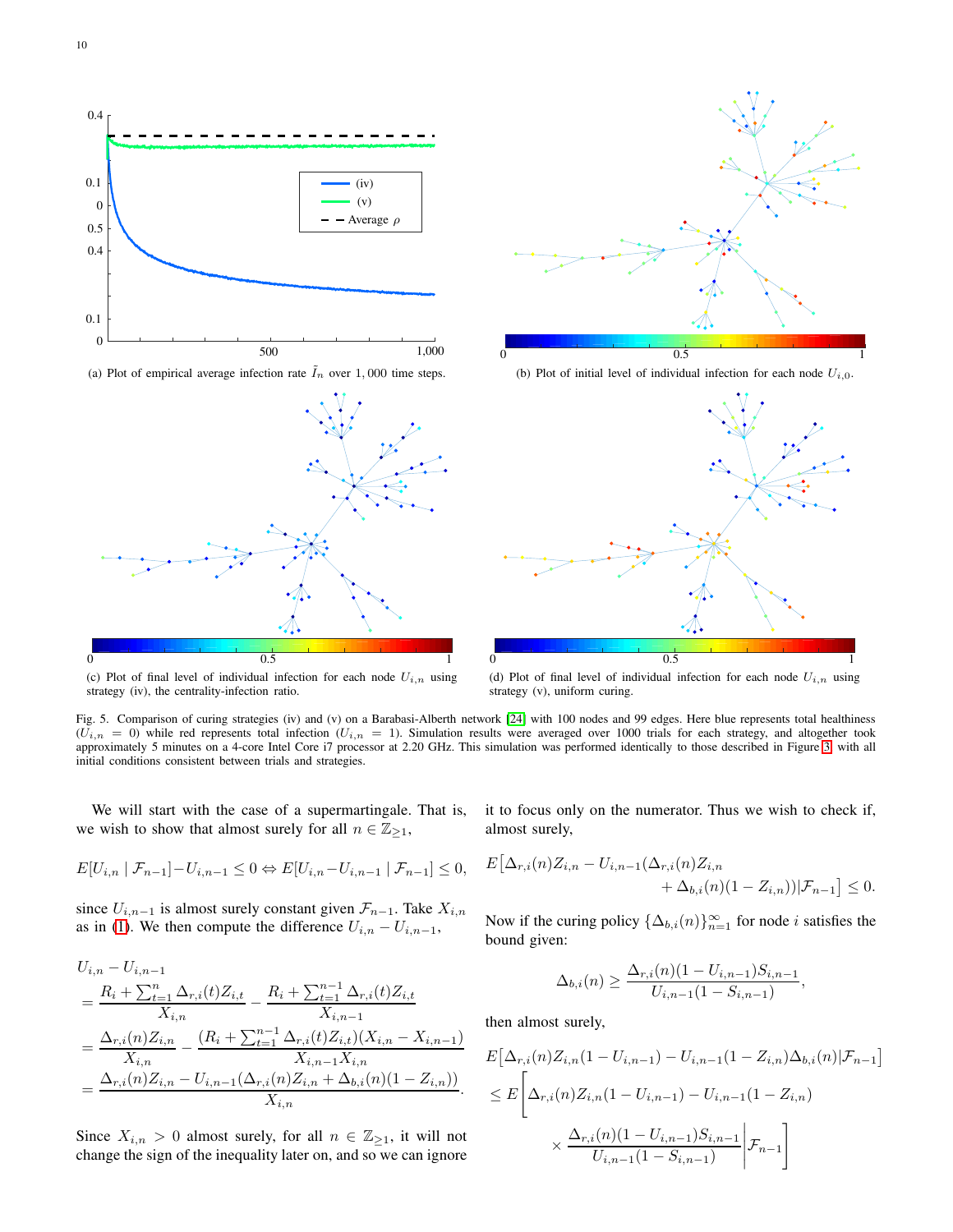$$
= \Delta_{r,i}(n)(1 - U_{i,n-1}) \left[ S_{i,n-1} - (1 - S_{i,n-1}) \frac{S_{i,n-1}}{1 - S_{i,n-1}} \right]
$$
  
= 0,

where the second to last equality comes from the fact that  $E[Z_{i,n}|\mathcal{F}_{n-1}] = P(Z_{i,n} = 1|\mathcal{F}_{n-1}) = S_{i,n-1}$  almost surely by [\(3\)](#page-2-1), and that  $S_{i,n-1}$  is almost surely constant given  $\mathcal{F}_{n-1}$ . Thus as long as  $\Delta_{b,i}(n)$  obeys this bound almost surely for all  $n \in \mathbb{Z}_{\geq 1}$ ,  $\{U_{i,n}\}_{n=1}^{\infty}$  is a supermartingale with respect to  ${Z_n}_{n=1}^{\infty}$ . Similarly, if  $\Delta_{b,i}(n)$  is almost surely equal (resp. less than or equal) to this bound,  ${U_{i,n}}_{n=1}^{\infty}$  is a martingale (resp. submartingale) with respect to  $\{\mathcal{F}_n\}_{n=1}^{\infty}$ .

#### <span id="page-10-0"></span>*B. Proof of Theorem [4.3](#page-4-4)*

We will focus on the case of a supermartingale, since the proof for submartingales follows similarly. First, note that the question of  ${S_{i,n}}_{n=1}^{\infty}$  being a strict supermartingale is equivalent to

$$
E[S_{i,n}|\mathcal{F}_{n-1}] - S_{i,n-1} < 0
$$

where  $\{\mathcal{F}_n\}$  is the natural filtration (indeed, we can just condition on  $Z^{n-1}$ ). Note, in particular, that  $E[Z_{i,t}|\mathcal{F}_n] = Z_{i,t}$ almost surely, for all  $i \in V$  and  $t \in \{1, \ldots, n\}$ , and the same is true for  $\{S_{i,t}\}_{t=1}^n$ . Then almost surely, as in Theorem [4.1,](#page-3-2)

$$
S_{i,n} - S_{i,n-1} = \frac{S_{i,n-1}(\bar{X}_{i,n-1} - \bar{X}_{i,n}) + \bar{Z}_{r,i,n}}{\bar{X}_{i,n}}.
$$

Since  $\bar{X}_{i,n} > 0$  almost surely for all  $n \in \mathbb{Z}_{\geq 1}$  and all  $i \in$ V, we can ignore it. Further, since  $S_{i,n-1}$  is almost surely constant, we need to only check if

$$
E\left[S_{i,n-1}(\bar{X}_{i,n-1} - \bar{X}_{i,n}) + \bar{Z}_{r,i,n} \mid \mathcal{F}_{n-1}\right] < 0
$$
\n
$$
\Leftrightarrow E\left[ (1 - S_{i,n-1}) \bar{Z}_{r,i,n} - S_{i,n-1} \bar{Z}_{b,i,n} \mid \mathcal{F}_{n-1} \right] < 0,
$$

since  $\bar{X}_{i,n-1} - \bar{X}_{i,n} = -\bar{Z}_{r,i,n} - \bar{Z}_{b,i,n}$ . Now let the lower bound [\(B1\)](#page-4-2) be satisfied:

$$
\Delta_{b,j}(n) > \Delta_{r,j}(n) \frac{S_{j,n-1}}{1 - S_{j,n-1}} \max_{k \text{ s.t. } j \in \mathcal{N}'_k} \frac{1 - S_{k,n-1}}{S_{k,n-1}}
$$

Notice  $E[Z_{j,n}|\mathcal{F}_{n-1}] = S_{j,n-1}$  almost surely, so we have

$$
E\left[S_{i,n-1}(\bar{X}_{i,n-1} - \bar{X}_{i,n}) + \bar{Z}_{r,i,n} | \mathcal{F}_{n-1}\right]
$$
  
\n
$$
< E\left[ (1 - S_{i,n-1})\bar{Z}_{r,i,n} - S_{i,n-1} \sum_{j \in \mathcal{N}'_i} \Delta_{r,j}(n) \frac{S_{j,n-1}}{1 - S_{j,n-1}} \right]
$$
  
\n
$$
\times \max_{k \text{ s.t. } j \in \mathcal{N}'_k} \frac{1 - S_{k,n-1}}{S_{k,n-1}} (1 - Z_{j,n}) \Big| \mathcal{F}_{n-1} \right]
$$
  
\n
$$
= \sum_{j \in \mathcal{N}'_i} \Delta_{r,j}(n) S_{j,n-1} (1 - S_{i,n-1}) - \Delta_{r,j}(n) \frac{S_{j,n-1}}{1 - S_{j,n-1}}
$$
  
\n
$$
\times S_{i,n-1} \max_{k \text{ s.t. } j \in \mathcal{N}'_k} \frac{1 - S_{k,n-1}}{S_{k,n-1}} (1 - S_{j,n-1})
$$
  
\n
$$
= \sum_{j \in \mathcal{N}'_i} \Delta_{r,j}(n) S_{j,n-1} \left[ 1 - S_{i,n-1} \left( 1 + \max_{k \text{ s.t. } j \in \mathcal{N}'_k} \frac{1 - S_{k,n-1}}{S_{k,n-1}} \right) \right]
$$
  
\n
$$
= \sum_{j \in \mathcal{N}'_i} \Delta_{r,j}(n) S_{j,n-1} \left[ 1 - \frac{S_{i,n-1}}{\min_{k \text{ s.t. } j \in \mathcal{N}'_k} S_{k,n-1}} \right].
$$

Now note that  $j \in \mathcal{N}'_i$  and hence, in particular,  $\min_{k \text{ s.t. } j \in \mathcal{N}'_k} S_{k,n-1} \leq S_{i,n-1}$  almost surely, and all other quantities are non-negative. Thus, with our value of  $\Delta_{b,j}(n)$ for all  $j \in \mathcal{N}'_i$ , we have almost surely

$$
E\left[S_{i,n-1}(\bar{X}_{i,n-1} - \bar{X}_{i,n}) + \bar{Z}_{i,n} | \mathcal{F}_{n-1}\right]
$$
  
< 
$$
\sum_{j \in \mathcal{N}'_i} \Delta_{r,j}(n) S_{j,n-1} \left[1 - \frac{S_{i,n-1}}{\min_{k \text{ s.t. } j \in \mathcal{N}'_k} S_{k,n-1}}\right]
$$
  

$$
\leq 0.
$$

Thus, for any  $i \in V$ , if  $\{\Delta_{b,i}(n)\}_{n=1}^{\infty}$  obeys the lower bound [\(B1\)](#page-4-2) almost surely, the neighbourhood proportion of red balls  ${S_{i,n}}_{n=1}^{\infty}$  is a strict supermartingale.

For the case of a strict submartingale, notice if the upper bound [\(B2\)](#page-4-3) is satisfied:

$$
\Delta_{b,j}(n) < \Delta_{r,j}(n) \frac{S_{j,n-1}}{1 - S_{j,n-1}} \min_{k \text{ s.t. } j \in \mathcal{N}'_k} \frac{1 - S_{k,n-1}}{S_{k,n-1}},
$$

then similarly to the case of a supermartingale,

$$
E\left[S_{i,n-1}(\bar{X}_{i,n-1} - \bar{X}_{i,n}) + \bar{Z}_{i,n} | \mathcal{F}_{n-1}\right]
$$
  
> 
$$
E\left[ (1 - S_{i,n-1}) \bar{Z}_{r,i,n} - S_{i,n-1} \sum_{j \in \mathcal{N}'_i} \Delta_{r,j}(n) \frac{S_{j,n-1}}{1 - S_{j,n-1}} \right]
$$
  

$$
\times \min_{k \text{ s.t. } j \in \mathcal{N}'_k} \frac{1 - S_{k,n-1}}{S_{k,n-1}} (1 - Z_{j,n}) \Big| \mathcal{F}_{n-1} \right]
$$
  
= 
$$
\sum_{j \in \mathcal{N}'_i} \Delta_{r,j}(n) S_{j,n-1} \left[ 1 - \frac{S_{i,n-1}}{\max_{k \text{ s.t. } j \in \mathcal{N}'_k} S_{k,n-1}} \right]
$$
  
  $\geq 0,$ 

since  $\max_{k \text{ s.t. } j \in \mathcal{N}'_k} S_{k,n-1} \geq S_{i,n-1}$  almost surely. Thus if  ${\{\Delta_{b,i}(n)\}}_{n=1}^{\infty}$  obeys the upper bound [\(B2\)](#page-4-3) almost surely, the neighbourhood proportion of red balls  ${S_{i,n}}_{n=1}^{\infty}$  is a strict submartingale.

#### <span id="page-10-1"></span>*C. Proof of Proposition [5.1](#page-5-1)*

.

First note that as a function of the parameters  $x =$  $(\Delta_{b,1}(n), \ldots, \Delta_{b,N}(n)), E[\tilde{S}_n | \mathcal{F}_{n-1}]$  is of the form  $f_n(x) = \frac{1}{N} \sum_{i=1}^N \frac{c_i}{d_i + \sigma_i(x)}$ , where from [\(2\)](#page-2-3), we can see that

$$
c_i = \bar{R}_i + \Delta_{r,j}(n) E[Z_{j,n} | \mathcal{F}_{n-1}] + \sum_{t=1}^{n-1} \bar{Z}_{r,i,t},
$$

$$
d_i = c_i + \bar{B}_i + \sum_{t=1}^{n-1} \bar{Z}_{b,i,t}, \text{ and}
$$

$$
\sigma_i(x) = \sum_{j \in \mathcal{N}'_i} x_j (1 - E[Z_{j,n} | \mathcal{F}_{n-1}]).
$$

Note that some of the variables in the right hand side of the last equation are random, but are almost surely constant given  $\mathcal{F}_{n-1}$ . We thus need to show that, for  $x, y \in \mathbb{R}^N_{\geq 0}, \lambda \in [0, 1]$ ,

$$
f_n(\lambda x + (1 - \lambda)y) \leq \lambda f_n(x) + (1 - \lambda)f_n(y).
$$